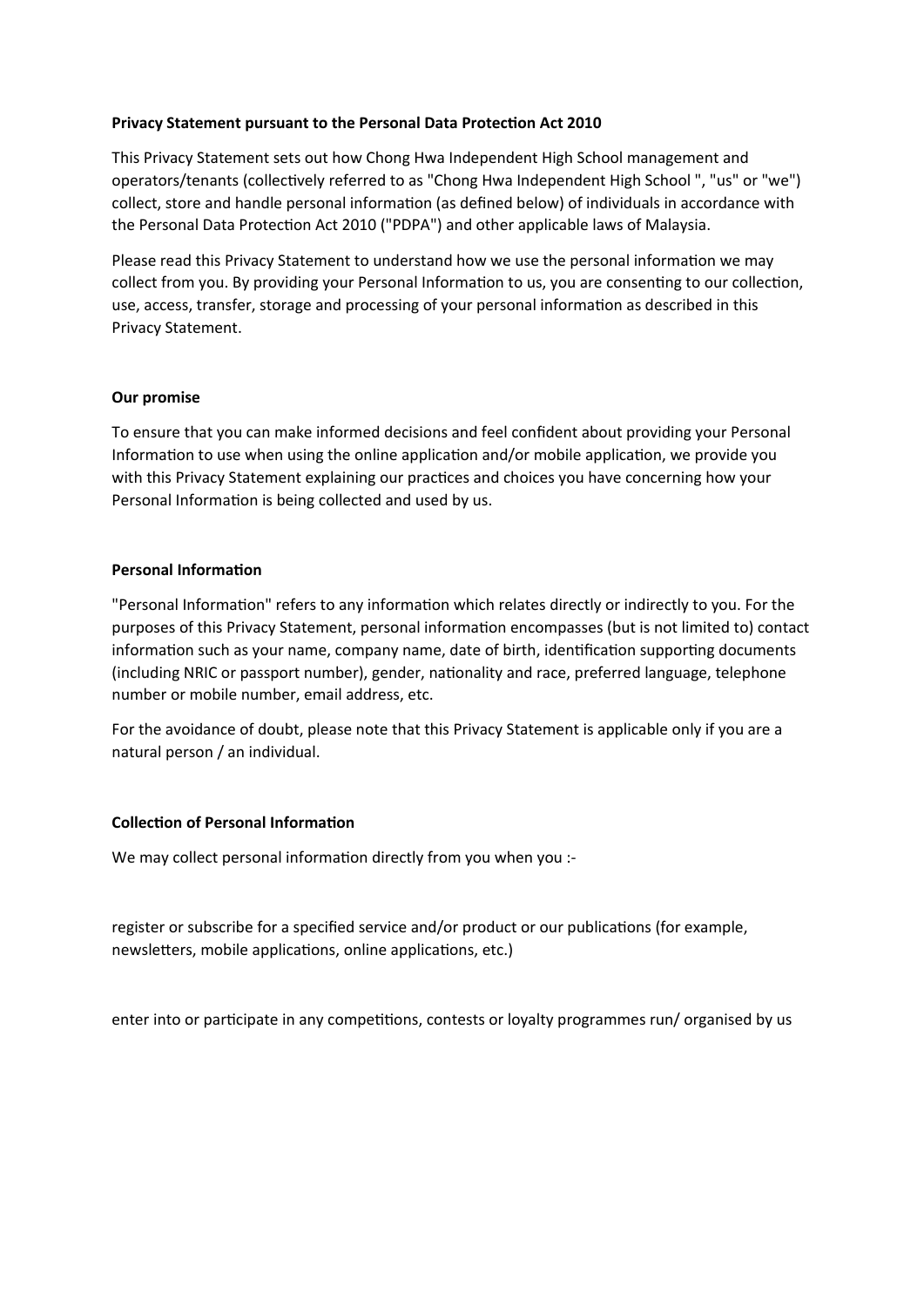## **Purpose of collecting Personal Information**

We may collect and use personal information from you identified in this Privacy Statement, for any one or more of (amongst others) the following purposes:-

to verify your identity and (if possible) to prevent fraud

to assess and process your application(s) or request(s) for our products and/or services

to provide you with products and/or services we provide you (including online applications, collection of token, the offer, the directory, redemption of gifts, games and etc.)

to administer your participation in contests

to keep in contact with you and provide you with any information you have requested

to engage in business transactions in respect of products and/or services to be offered and provided to you

to process any communications you send to us

to help us monitor and improve the performance of our products and/or services

to confirm, update and enhance your records

to notify you about benefits and changes to the features of our products and/or services

to determine how we can improve services to you

to conduct market research and/or statistical analysis

to maintain records required for security, claims or other legal purposes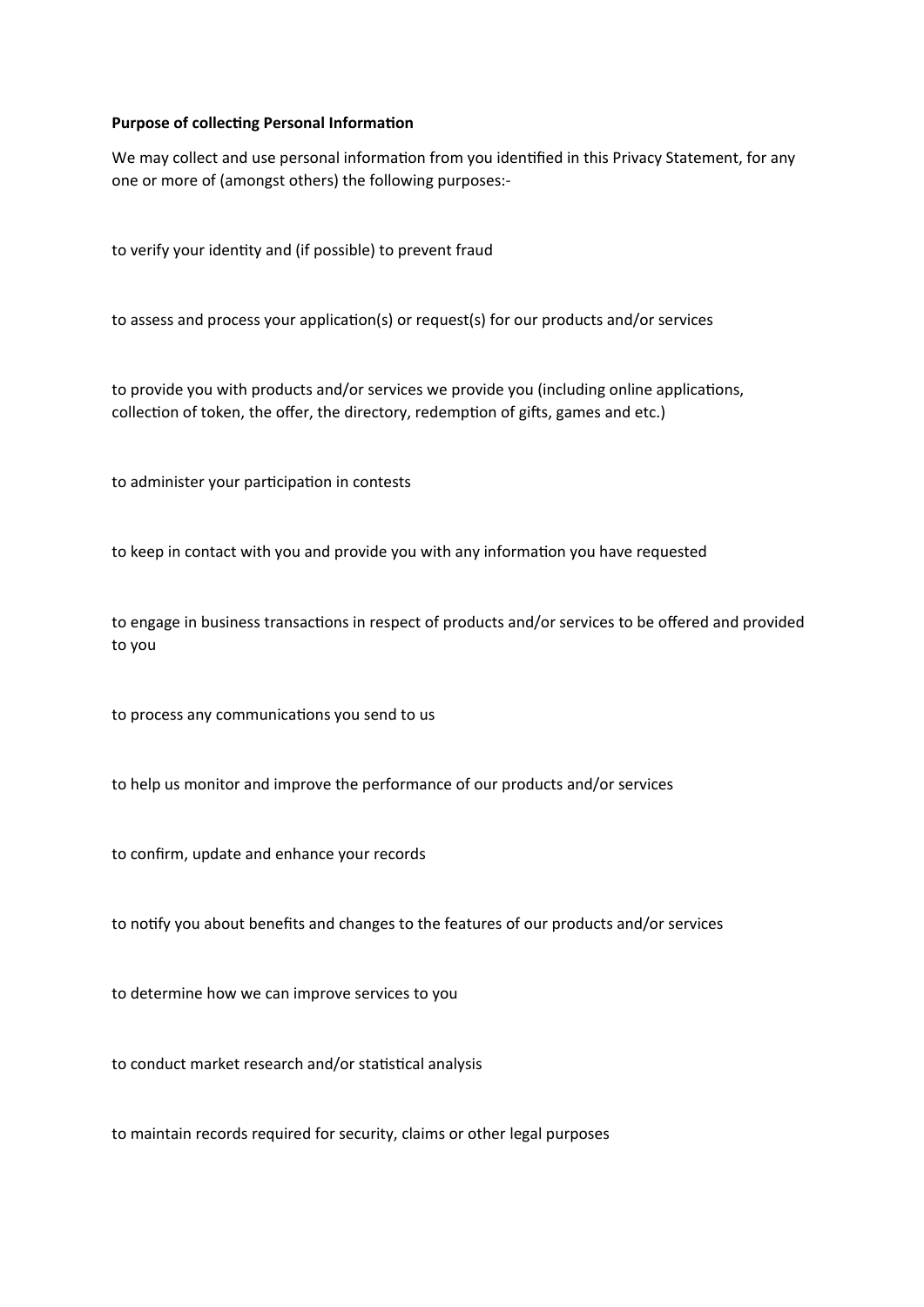to comply with legal and regulatory requirements

for any other purpose that is required or permitted by any law, regulations, guidelines and/or relevant regulatory authorities

# **Disclosure of your Personal Information**

All the personal Information will be kept confidential but we may be required or need to disclose information about you to the following parties:

law enforcement agencies

government agencies

companies and/or organisations that act as our agents, contractors, services providers and/or professional advisers

our business associates and other parties for purposes that are related to the purpose of collecting and using your personal information

other parties in respect of whom you have given your express or implied consent

subject at all times to any law (including regulations, guidelines and/or obligations) applicable to the Chong Hwa Independent High School.

For as long as you remain as a user of the online application and/or mobile application, your information will remain with us and we will take all practicable steps to ensure the security of the personal information from any unauthorised access.

All parties mentioned above are required to protect the confidentiality of the personal information they collect.

#### **Non-provision of Personal Information**

You may withdraw or limit your consent to our collection, use, access, transfer, storage and processing of your personal information as described in this Privacy Statement by way of notice in writing to us at our correspondence address stated below.

However, please note that failure to disclose sufficient personal data may result in us being unable to provide you with the full range of products and/or services.